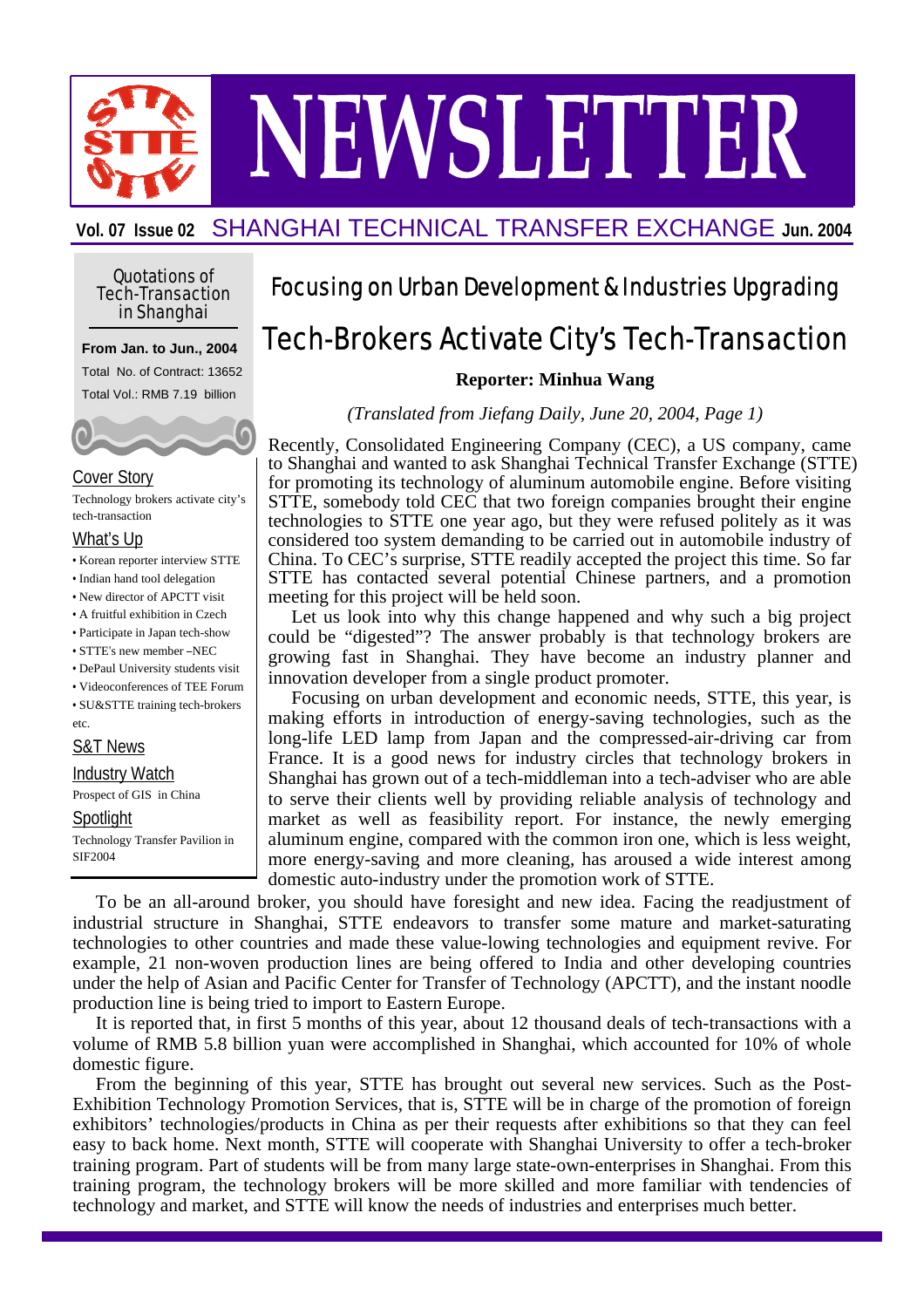

#### Korean reporter interviewed STTE

Mr. Wootak Lee, reporter of Korean Yonhap News Agency, had an interview with Mr. Haisheng Wang, President of STTE, on April 2.

Mr. Lee was very interested in the efforts of STTE to promote the cooperation between Chinese and Korean enterprises. He said he would make more Korean companies know that STTE could well help them to enter China market.



Mr. Lee came to STTE accompanied by representatives of DeRyook International Law Firm, a new strategy partner of STTE.

#### Indian hand tools delegation visited China

An Indian hand-tools manufacturers delegation led by Mr. H.P. Kumar, Finance Director of National Small Industries Corporation and Mr. Arun Kumar Jha, officer of Ministry of Small Scale Industry of India, paid a visit to China from April 11 to 18. There were 6 CEOs of Indian hand-tools companies in the delegation. The purpose of their visit was to investigate the hand-tools market and seek the opportunity to cooperate with Chinese counterparts.

Under the arrangement of STTE, the delegation visited Yiwu and Yongkang Counties in Zhejiang Province, where is the famous region of hand-tools manufacture and trade in China. With the help of local governments, They visited dozens of hardware companies and held several meetings with the local business society.

After back from Zhejiang, the delegation visited STTE on April 17. Mr. Haisheng Wang, President of STTE, welcomed the delegation and introduced STTE and current situation of technology innovation and trade in Shanghai to them. Both parties discussed the feasibility of further collaboration and expected a good prospect in the future. Meanwhile the Indian guests gave a high praise to STTE for its arrangement and organization works for the delegation.

Accompanied by the employees of STTE, the delegation also visited Shanghai Foreign Investment Commission on April 18 in order to know the relative policies and rules of foreign investment in Shanghai.



#### Met Spanish delegation in Shanghai

On April 20, 2004, Mr. Shangjie Ye, CIO of STTE and Mr. Hai Peng, Director of International Tech-Transfer Dept. of STTE met a Madrid region technology delegation in Shanghai. Mr. Francisco Novela of the Confederation of Private Companies of Madrid and Mr. Alfonso Carcasona, Mr. Jose Isardo and Mr. Javier Mendez of the Madrid Chamber of Commerce composed this high-level delegation. Mr. Jose Pellon and Ms. Danni Cheng of the Consulate General of Spain and Mr. Chenhao Li of the Science & Technology Commission of Shanghai Municipality were also present at the meeting.

Mr. Ye introduced the current situation of technology innovation, incubation and investment in Shanghai to the Spanish guests. They were very interested in the introduction and asked many questions about it. They thought some functions of their organizations similar to that of STTE and hoped to establish long-term cooperative relationship with STTE for serving hi-tech enterprises of both countries better.



#### APCTT new director visited STTE

On Apri, 28, Mr. Se-Jun Yoon, the new appointed director of Asian and Pacific Center for Transfer of Technology (APCTT) paid his first visit to STTE accompanied with Ms. Ja-Kyung Yoo, the official of Economic and Social Commission for Asia and The Pacific (ESCAP). They were participating the 60th ESCAP Conference in Shanghai.

Mr. Haisheng Wang, President of STTE, met them and reported the current works of STTE to them. Mr. Yoon and Ms. Yoo appreciated the long-term cooperation between APCTT and STTE, and expressed their hope for strengthening further cooperation. Also, both sides discussed other subjects such as development of Technology-4sem.com, technology transaction among regions, establishment of Sino-India tech-transfer base and so on.



#### A fruitful exhibition in Czech

The China New Technologies and Products Exhibition was held at Prague, Capital of Czech Republic from May 18 to 21. Shanghai delegation together with delegations from Beijing, Zhejiang, Hubei, Sichuan and Shandong attended the exhibition that was organized by Ministry of Science and Technology of China.

STTE as a member of Shanghai delegation brought many technologies and hi-tech products, such as auto impact wrench, garlic extract, novel ad light box, rare-earth generator and high efficiency dehumidifier, to Prague, which attracted attention of many visitors including Mr. Philip, Vice President of Czech Parliament, Mr. Guoqiang Tang, Chinese ambassador to Czech Republic, representatives of enterprises, research institutes and trade agencies, and a lot of overseas Chinese.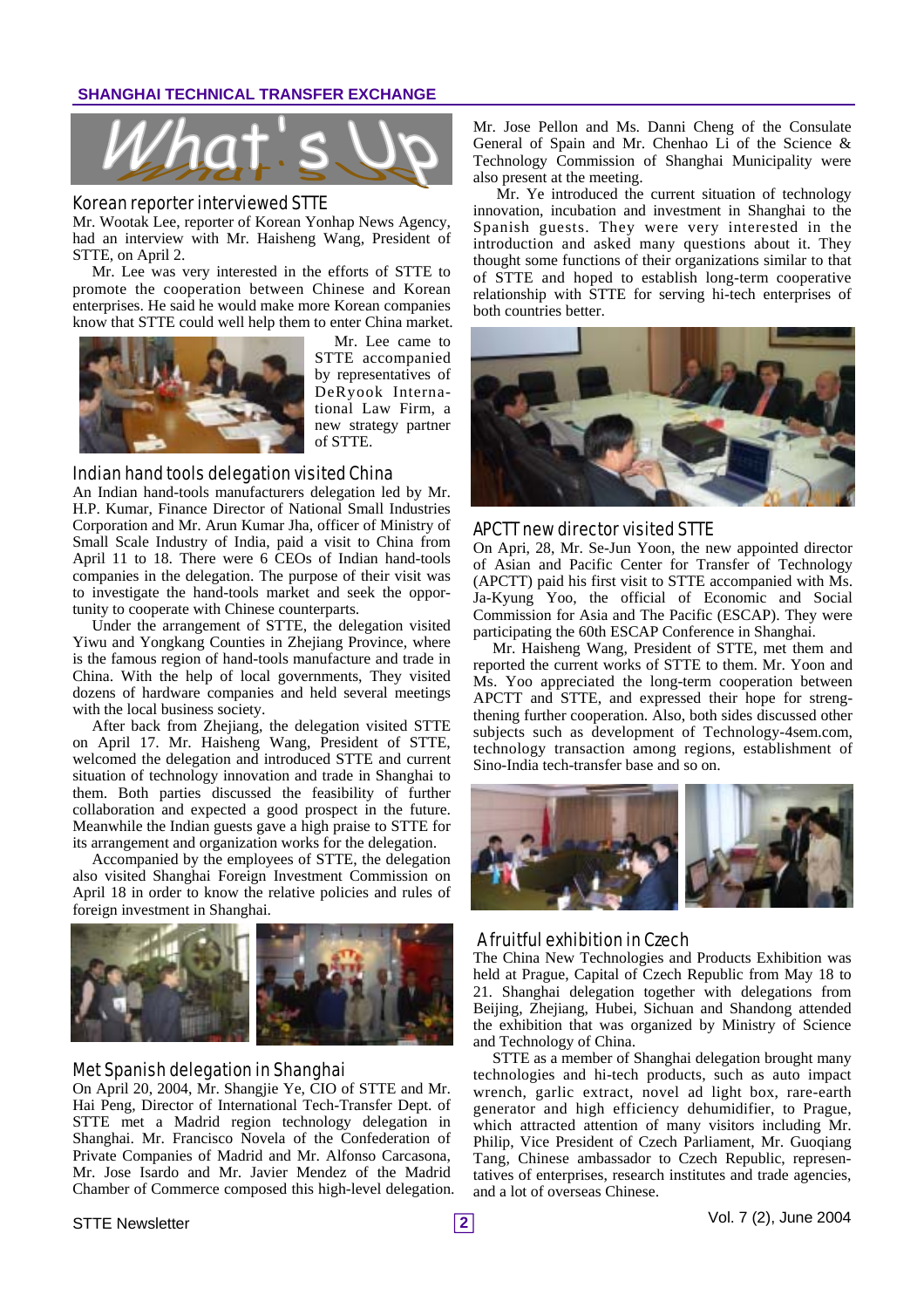Secretary General of Association of Innovative Entrepreneurship of Czech Republic, Dr. Pavel Svejda, came to STTE's booth and met with representatives of STTE. Both sides showed great interest in establishment of strategy partnership. Moreover, 2 new overseas representatives of STTE were recruited during the exhibition.

After the exhibition, Shanghai delegation had a business tour in several European countries including Germany, Austria, Italy and France.



#### GISsoft visited for implementing agreement

On May 17, Mr. Donghoe Jung, the CEO of GISsoft Co., a Korean hi-tech company, visited STTE in order to discuss the progress of the cooperation according to the agreement signed on April 30.

Mr. Shangjie Ye, the CIO of STTE, met with them and discussed the detailed work regarding the business. GISsoft Co. has turned their core GIS technology into practical solutions. Now they are eager to transfer their technology to Chinese market and trust STTE to seek potential Chinese partners for them.

Since signing the agreement, STTE has already grouped a project team and launched the project. It was helpful to facilitate the project that many details were discussed during the meeting.

#### STTE attended the exhibition in Japan



The 14<sup>th</sup> Hotel Restaurant & Bakery Show was held from May 18 to 21, 2004 in Fukuoka of Japan. Invited by the organizer of the show, the Nijjan Kogyo Shimbun Ltd., a famous business and technology newspaper in Japan, STTE organized 8 Chinese companies to take part in the show.

The Chinese delegation was paid much attention by the organizer of the show since it was the first time to participate in this show. Together with the delegations from Canada and Thailand, STTE as one of representatives of foreign delegations was invited to cut the ribbon on the opening ceremony together.

During the show, many visitors came to booths of the China delegation. They made a full understanding of the exhibits from China delegation and the detail matters of cooperation. Chinese exhibitors also showed great interests and cooperation wishes to these visitors.

By attending the show, Chinese exhibitors not only demonstrated their products to explore the international markets, but also learnt a lot from their foreign counterparts. Their advanced technologies, designs and managements left a deep impression to the members of the China delegation.

#### STTE cooperated with a Korean TLO

A 4-member Korean delegation led by Dr. Soo Hyun Eom, the head of Gwangju Institute of Science and Technology, visited STTE on May 25.

Mr. Shangjie Ye, CIO of STTE, met the guests and made a presentation about STTE, and Dr. Eom introduced Honan & Jeju Technology Licensing Office, which makes its efforts to promote the technology transfer in Korea. Both parties enjoyed talking on topics of information technology exchange, SIF2004, videoconference system and so on.

At the end of the meeting, a MOU was signed for further cooperation.

#### NEC Shanghai Office as a new member of STTE

The NEC Shanghai Office signed a membership agreement and became the 190<sup>th</sup> member of STTE on May 31, 2004.

In recent years, NEC, the famous Japanese company, paid much more attention to its intellectual properties including patents, technologies, know-hows and so on. In 2004, NEC set up a special department for its intellectual property business to regulate its patented technologies and to meet needs of its internal system. At the same time, a website called "NEC intellectual Assets" was launched to provide information about its patents, technologies and services.

The collaboration between STTE and NEC will make full use of the advantages of both sides to promote the licensing and transfer of NEC's technologies and to facilitate the technology innovation of correlative industrials in China.

#### Iranian Friends Visited STTE

Mr. Kh.Dehghan, Engineering Manager of Azar Refractories Co., and Mr. H. Alian of ProTec GmbH, an Iranian company in Germany, paid a visit to STTE in seeking tech-



nologies of liquid and solid resin on June 8.

Staffs of STTE introduced the basic situation of China resin industry to Iranian guest, which aroused the interest of them.

After a one-month searching, STTE found a suitable resin factory in Wuxi, Jiangsu Province, who is quite willing to go further about transfer of its resin technology. The negotiation is in progress now.

Mr. Dehghan is an old friend of STTE. He has visited Shanghai many times.

#### Met APCTT officer in Nanjing

Mr. Shangjie Ye, CIO of STTE, with 2 STTE staffs, went to

Nanjing, Capital of Jiangshu Province, and met Mr. Rajeev Vijh, In-Charge of Tech-Exchange Service of APCTT, there in the afternoon of June 10. Mr. Vijh, an old friend of STTE, was attending a tech-fair in Nanjing.

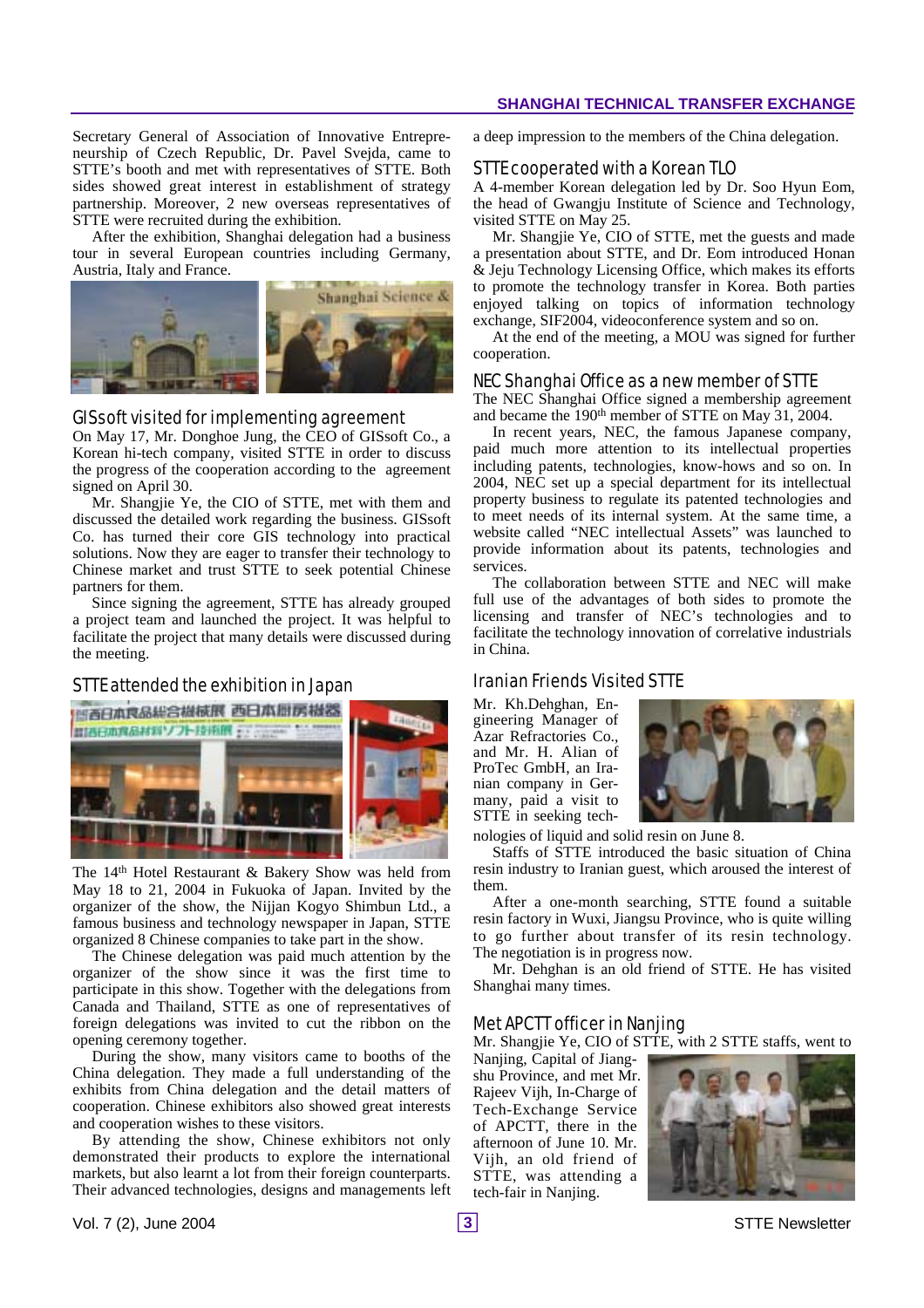#### **SHANGHAI TECHNICAL TRANSFER EXCHANGE**

Mr. Ye exchange ideas on the cooperative matters between APCTT and STTE with Mr. Vijh and introduced some Chinese industrial equipment and technologies, such as non-woven production line, to him, and Mr. Vijh would like to help explore Indian market. They also discussed on the further collaboration of the website, technology4sme. The meeting was short but fruitful.

#### Experts from the University of Texas at Austin

On Jun 21, Mr. Hans Rijckenberg, Dr. Eliza R. Evans and experts of the Innovation, Creativity and Capital Institute at The University of Texas at Austin paid a visit



to STTE after attending a technomart in Fujian Province. Mr. Haisheng Wang, President of STTE, welcomed the guests and presented the basic situation of STTE which raised the interests of two experts.

Mr. Rijckenberg is also the managing director of a techtransfer company in The Netherlands. He appreciated the business models and successes of STTE and expressed his wish to cooperate with STTE.

#### MBA students of DePaul University visited STTE



A group of MBA students led by Prof. Owais Succari, associate director of Management Development Center, DePaul University, visited STTE as part of its China Business Seminar, accompanied by Ms. Jennet Qian, CEO of Global Business Partners (GBP, a cooperation partner of STTE in Chicago, US) on June 25, 2004.

Mr. Haisheng Wang, President of STTE, met the group and made a presentation on the main functions of STTE under the topic of "A unique platform bringing together scientists, investors and manufactures nationally and internationally". The presentation raised the interests of those MBA students, who asked some related questions and got good answers from Mr. Wang. Dr. Succari expressed their thankfulness and introduced some models of tech-transaction in US.

Before visiting STTE, the group visited several other influential institutions in Beijing and Shanghai, such as University of International Business & Economics, Motorola China and Trade Office of the State of Illinois in Shanghai.



#### Videoconferences of TEE Forum

TEE Forum, China-Finland Technology Trade Education Expert Forum, is a project that bridges small and medium sized enterprises (SMEs) between China and Finland to promote their cooperation. STTE and Finland Salpaus International Studies (Salpaus), partners of TEE Forum, have held video meeting many times as part of the forum so far.

On May 5, a seminar on cooperation and opportunities in China was held in Lahti of Finland. It was one of the series activities of the forum. There are over one hundred persons attending the seminar, including former Ambassador to China, the officers of Finland Ministry of Trade & Industry, the representatives of China Embassy to Finland, local enterprises, experts and students. Mr. Haisheng Wang, President of STTE, at the meeting room of STTE, made a speech with the topic as Opportunities of Tech-Trade in Shanghai Area to participants in Finland by videoconference system. His speech acquired a good showing effect because the slides of his speech could be transmitted to Lahti simultaneously. Mr. Wang also answered the questions asked by Finish side face to face.

In order to scheme the work of SIF2004, STTE and Salpaus held another video meeting on June 29. STTE side introduced the new features of the Technology Transfer Pavilion in SIF2004 (TTP). And both sides discussed how to organize Finish companies to attend TTP in this November. They also exchanged their opinions about the cooperation on the TEE Forum portal. Thanks this advanced means, the one-hour-meeting was very efficient. Both parties agreed to hold another working meeting in the middle of August and a TTP promotion meeting after that.

#### SU & STTE jointly training technology brokers



Shanghai University (SU) and STTE signed an agreement on training technology Brokers on July 28, 2004. It initiated a new education model by collaborating between university and technical intermediary organization, and was an attempt to break the bottleneck of technology Industrialization in China.

In the training program, Shanghai University is in charge of the theoretical training based on its academy and education advantage, and STTE is in charge of case study and practice coach based on its more than 10 years' experiences and plentiful project resources. With the organic combination of theoretical and practice training, the trainees who have passed the training courses can be the Signed Technology Brokers of STTE (STB) to make full use of what they have learned during the courses.

Reporters from several Shanghai-based medias were present at the signing ceremony with great concern about this innovative cooperation.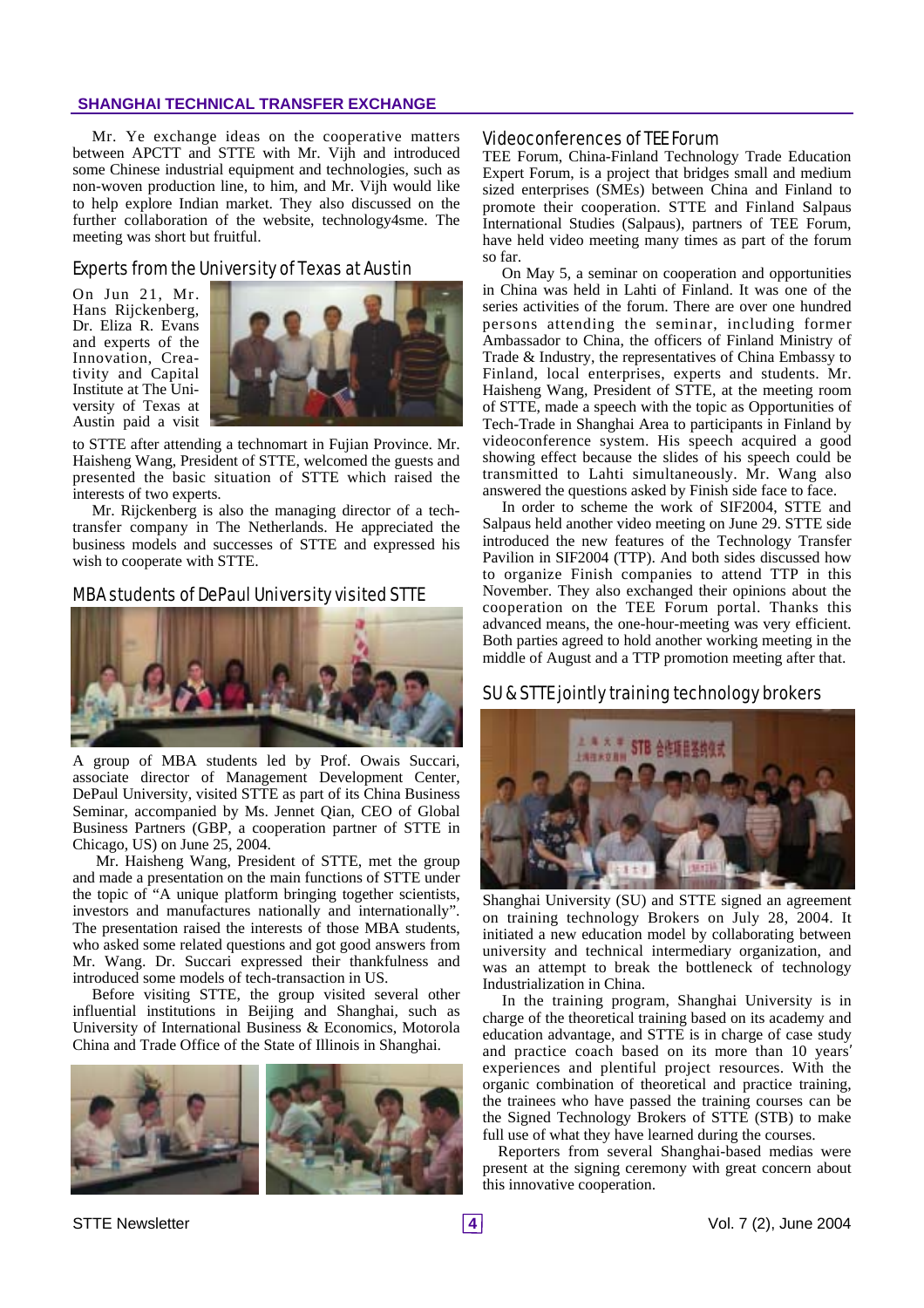# **S&T NEWS**

#### **First domestic produced 64-bit PC to debut**

China's first 64-bit PC, cooperatively produced by Tsinghua Unisplendour Corporation and Advanced Micro Devices (AMD), appeared on the market on April 2. The desktop PC, which belongs to Tsinghua Unisplendour's X series, comes in two configurations and prices. The cooperative relationship between Tsinghua Unisplendour and AMD began last November. Now, three of their four product lines have been used to produce the 64-bit PC, with the last one to make 32 bit AMD processors. *(2004-04-02)*

#### **Cloned cow gives birth in Shandong**

Cloned cow "Fu Fu" gave birth to a male calf on April 14 in east China's Shandong province. All the physiological of the calf, "Xing Xing", indices, including heartbeat rate, temperature and breath, were all normal, according to Wei Qiang, head of the technician team. The first 12 somatic cellcloned calves, independently bred by China, were born there in January 2002. Fu Fu, one of the five survivals, was artificially fertilized and became pregnant last June. And the other four cloned cows have also become pregnant and are expected to give birth in the near future. *(2004-04-15)*

#### **Nanotech Research center**

A state nano-technology research and engineering center, the country's only one of its kind, will be established in Shanghai by the end of its kind. The city officials announced over the weekend. According to a preliminary plan, the center will be located at the Zizhu High-tech Park in Minhang District. The central government, the city and 12 major companies will invest 192 million yuan (US\$23 million) in the project. *(2004-04-19)*

#### **China develops first nano-satellite**

China successfully sent into space Nano-satellite I, which was with a weight of 25 kg and developed by the elite Qinghua University and Aerospace Qinghua Satellite Technologies Co. Ltd., the first nanotechnology-based satellite ever developed by the country independently, on April 19. The successful launch has made China the fourth country in the world that is capable of launching nano-satellites after Russia, the United States and Britain. While heralding micro satellites as a revolution in aerospace, Chinese experts said China had treated the development of super small satellites as an important way to serve economic growth and benefit mankind by using space technologies. Before the latest launch, China had successfully sent into orbit small satellites for the purposes of scientific experiments, resource survey, disaster forecast and environment prospecting and monitoring. *(2004-04-20)*

#### **Boat could clean water**

Seven graduate students from Shanghai Jiaotong University invented a mechanized boat which could reduce hyacinth, a floating aquatic plant that poisons water-ways by reducing oxygen levels. Yet to turn their idea into a saleable product may prove more difficult than the invention itself. Although they entrusted a patent agency with marketing, they haven't found any investors. With specially installed high-pressure squirt guns, and biological filtering equipment, the boat is able to cut, swallow and pack the water plant in an assembly-like manner. According to inventors, the model cost about 25,000 yuan (US \$ 3,012) while they estimate a real boat would be about 500,000 yuan. Still, that's only one sixth the price of boats imported from America that are used to clean local waterways. The public sanitation department said it appreciated the "brilliant" effort of students, but that the boat would need to pass many tests before the machine could be put into practical use. *(2004-05-08)*

#### **China's Shenzhou VI to be launched in fall 2005**

China will launch its second manned space mission, the "Shenzhou VI", next fall on a flight to be piloted by two astronauts. The two astronauts will also leave the space capsule and descend into the orbital module where they will conduct experiments, revealed Qi Faren, the chief designer of Shenzhou. China became the third nation to succeed in manned space flight when it launched the Shenzhou V (or Divine Vessel V) last October, carrying sole astronaut Yang Liwei around the earth 14 times. Plans for a Shenzhou VII flight are already in the works for sometime before 2010 and include China's first-ever space walk. *(2004-05-13)*

#### **Breakthrough in bird flu virus test technology**

A multiple real-time fluorescent test reagent kit was successfully developed for testing H5, H7 andH9 subgroups of the bird flu virus in Shenzhen, south China's Guangdong province, according to the appraisal team for the new test approach. Dubbed RT-PCR, the reagent kit is able to test three subgroups of avian influenza viruses simultaneously, instead of only one subgroup at a time in the past, said Tian Bo, academician with the Chinese Academy of Sciences and head of the appraisal team. This is believed to be the first time in the world that a reagent kit was developed to test more than one subgroup of the bird flu virus simultaneously. To lower the test cost and raise test efficiency, researchers from the bureau have worked with their fellows from the Shenzhen Taitai Gene Co., Ltd. for three months to develop a new-type fluorescent RT-PCP reagent kit. The scientific outcome, with independent patent, has met the world standards. *(2004-05-17)*

#### **China completes designs for lunar orbiting project**

Scientists in Beijing say China has completed the design of instruments and procedures for its lunar orbiting project, the first phase of its moon probing project. A leading Chinese scientist revealed in Shanghai that besides moon probes, China is likely to set up a seismograph on the moon. He also suggested establishing a small astronomical observatory on the moon. At present, there are no astronomical instruments on the moon. *(2004-05-19)*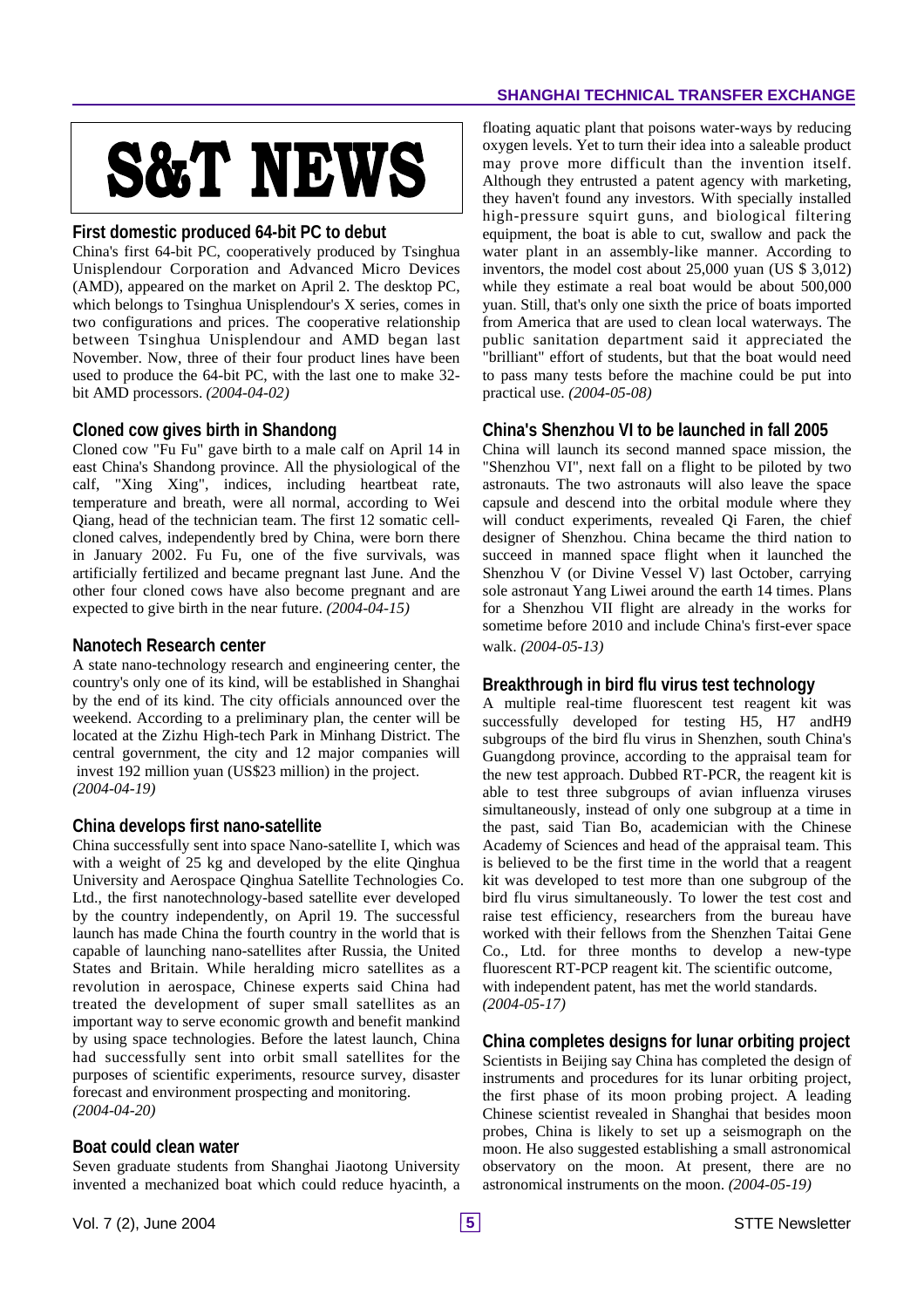#### **SHANGHAI TECHNICAL TRANSFER EXCHANGE**

#### **New tech helps deliver multimedia news**

People in the future will enjoy multimedia news service thanks to the development of a technical language designed for computers, NewsML. About 150 world experts in the field of news delivery technology gathered in Hong Kong on May 24 to attend the Second Chinese NewsML International Symposium jointly. The technology will enable news delivery from news providers to websites, mobile phones, computer, interactive TV and 3G mobile communication systems more efficient. Kam-Fai Wong, chairman of the Chinese NewsML Community of the Chinese University of Hong Kong, said that more than one quarter of the world population use Chinese. The development of Chinese NewsML standard will help Chinese speakers get news information faster and more convenient. Experts from AFP, Kyodo News, Xinhua News Agency, Qinghua University, and several Taiwan universities will exchange their views on the research and application of Chinese NewsML during the two-day meeting. *(2004-05-25)*

#### **China welcomes more world advanced transport technologies**

China welcomes more world advanced transport technologies to be used in its mass transportation construction in the next two decades, which will be the largest-scale even in the world. a senior Chinese transport expert said on May 27. According to Feng, Chief Engineer of the Ministry of Communications, China is now planning the construction of an 85,000-km-long national expressway network and a 100,000-kmlong national railway network, aiming to improve its transport capacity to completely meet the demand of its economic and social development by the year 2020. Feng said the next 20 years will witness the fastest period of infrastructure development in China, including road, waterway and railway construction. During that period, China will further increase exchanges and cooperation with the world's top transport technology institutes and agencies, so as to apply more advanced technologies into China's transport sector and upgrade the industry's scientific level, China began the cooperation with some foreign transport institutes or agencies back in the 1980s, and the cooperation was expanded fast in the 1990s. With more and more foreign techniques adopted in China's transport projects, the country's transport design and construction capability has been greatly improved. This is the first time China has hosted the international conference, which had drawn more than 100 transport experts from 27 countries including the United

States, Germany, Canada and Japan, as well as over 500 Chinese transport experts. The conference was initiated by the American Society of Civil Engineers (ASCE) and hosted by the China Academy of Transportation Sciences. The participants discussed during the conference some hot topics on transport technologies, like intelligent transport system, highway protection, bridge design, transport security and environmental protection. *(2004-05-28)*

#### **World's largest lithium base to be established**

China plans to establish the world's largest lithium production base in west China's Qinghai province. The construction project is expected to be completed by the end of 2004. The construction project is currently under way and is expected to be completed by the end of 2004. The facility will produce 800 tons lithium by the end of this year, which will increase to 40,000 tons per year in the future. A leading project official says upon completion, Qinhai will be the largest lithium production base in the world. Qinghai has rich lithium resources, which represent 96 percent of China's total and 64 percent of the world's. *(2004-06-18)*

#### **Chinese medicine to reduce coronaryd disease threat**

China's national cardiovascular diseases control and treatment office has announced that a new, special Chinese herbal medicine could cut the general toll rate of coronary heart disease by about 33 percent. According to statistics, the Chinese medicine, popularly known as "Xuezhikang", could readjust human blood-fat levels and long-term use could lower the occurrence rate of the disease by over 45 percent and the recurrence rate of non-fatal myocardial infarctions by some 60 percent. The effect was determined on the basis of a four-year survey carried out amongst 4,870 coronary disease sufferers. *(2004-06-21)*

| F            | Name                     | Number         | Market       | Total  | <b>Total Market</b> |
|--------------|--------------------------|----------------|--------------|--------|---------------------|
| $\Omega$     |                          |                | Share $(\%)$ | Number | Share $(\%)$        |
| $\mathbf{r}$ | <b>ARC/INFO</b>          | 188            | 22.76        |        |                     |
| e            | <b>ARCVIEW</b>           | 74             | 8.96         |        |                     |
| i            | <b>MAPOBJECT</b>         | 8              | 0.97         |        |                     |
| g            | <b>MAPINFO</b>           | 167            | 20.22        |        |                     |
| n            | <b>AUTOCAD/MAP</b>       | 35             | 4.24         | 583    | 70.58               |
|              | <b>AUTOCAD/MAP</b>       | 16             | 1.94         |        |                     |
| S            | <b>AUTODESK</b>          | 3              | 0.36         |        |                     |
| $\mathbf{o}$ | <b>MGE</b>               | 27             | 3.27         |        |                     |
| f            | <b>GEOMEDIA</b>          | 28             | 3.39         |        |                     |
| t            | <b>GENAMAP</b>           | 11             | 1.33         |        |                     |
| W            | <b>MICROSTATION</b>      | 11             | 1.33         |        |                     |
| a            | <b>SICAD</b>             | 4              | 0.48         |        |                     |
| $\mathbf{r}$ | <b>MAPTITUDE</b>         | 3              | 0.36         |        |                     |
| e            | Others                   | 8              | 0.97         |        |                     |
|              | Self-devoloping Software | 42             | 5.08         |        |                     |
| C            | <b>MAPGIS</b>            | 55             | 6.66         |        |                     |
| h            | <b>GEOWINDOWS</b>        | 7              | 0.85         |        |                     |
| $\mathbf{i}$ | GEOSTAR(GEOSCAN)         | 105            | 12.71        |        |                     |
| n            | <b>CITYSTAR</b>          | 12             | 1.45         |        |                     |
| e            | <b>MAPENGINE</b>         | 5              | 0.61         | 243    | 29.42               |
| S            | <b>VIEWGIS</b>           | $\overline{7}$ | 0.85         |        |                     |
| e            | <b>SUPERMAP</b>          | 3              | 0.36         |        |                     |
|              | Others                   | $\overline{7}$ | 0.85         |        |                     |
| Total        |                          | 826            | 100          | 826    | 100                 |

#### **Table: The Application Share of GIS Software in China**

*Data from: Development of GIS Technology of China (Engineering of Surveying and Mapping, Vol. 11, No. 2, 2002)*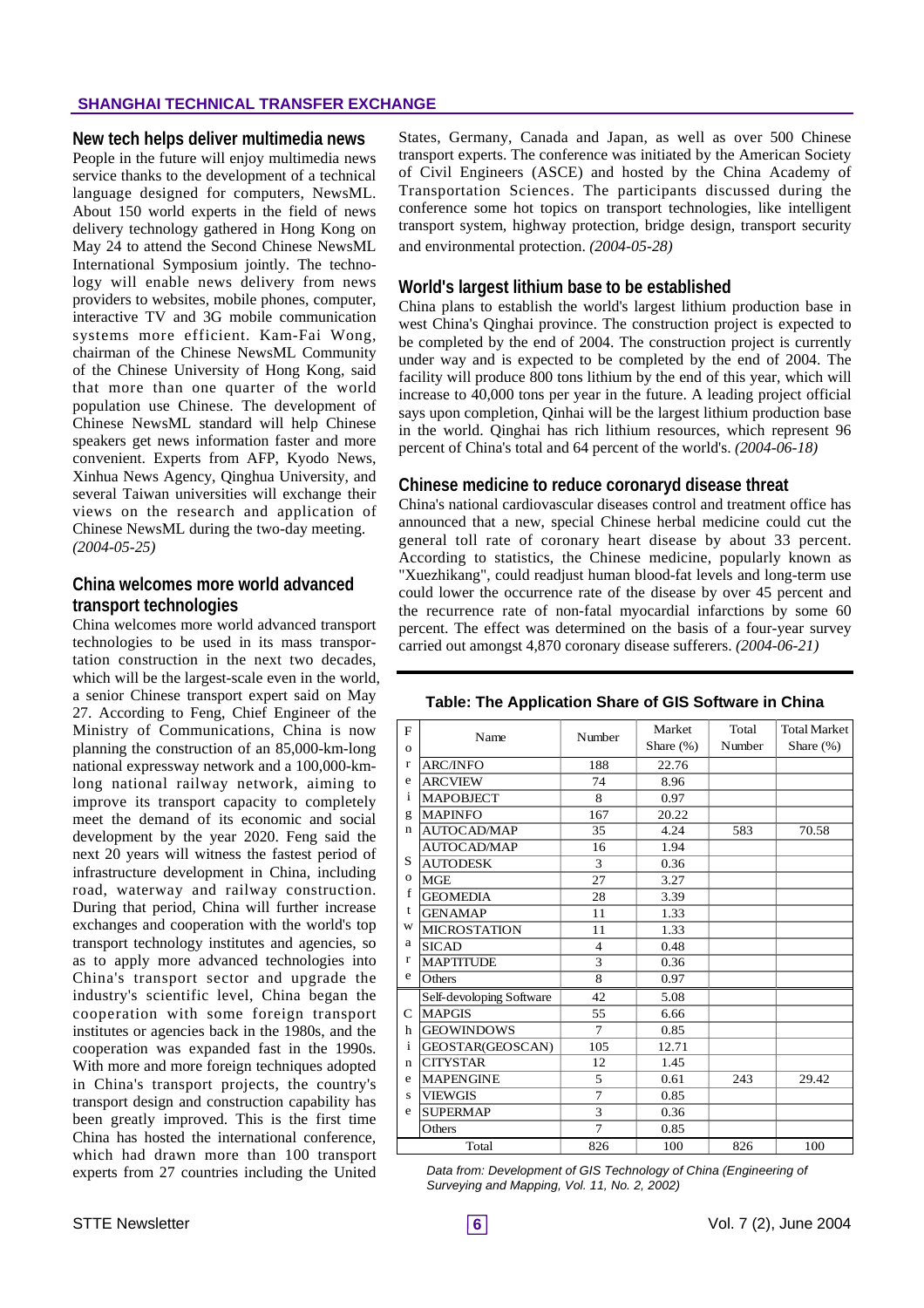*IndustryWatch is designed to provide readers with information, analysis and perspectives about selected industries in China. Due to limited page space, articles have to be cut down in some way. Nevertheless, you are always welcome to reach us for the full articles (all of which are STTE's work of its own) or relevant research services.*

# **The Prospect of Geographic Information System in China**

#### **Introduction of GIS**

GIS is the abbreviation of Geographic Information System. Many definitions of GIS have been suggested over the years, such as "a container of maps in digital form", "a computerized tool for solving geographic problems", "a tool for performing operations on geographic data that are too tedious or expensive or inaccurate if performed by hand"

In general, we could derive the practical definition of GIS as a computerized system designed to dealing with the collection, storage, manipulation, analysis, visualization and displaying geographic information. GIS is a tool to perform the spatial analysis which will put insight to the activities and phenomena carrying out everyday.

#### **Major Components of GIS system**

The major components of GIS are hardware, software, data, people, procedure and network.

- Hardware is the devices that the user interacts directly in carrying out GIS operations, such as the computer, digitizer, plotter, etc.
- Software, normally runs locally in the user's machine, also supports user to carry out multiple spatial analysis and management.
- Data, which is quite critical to GIS, contains either an explicit geographic reference, such as latitude and longitude coordinate, or an implicit reference such as an address, postal code, census tract name, forest stand identifier, or road name.
- People are most active components dealing with the design, programming, operation and management of GIS.
- Procedure, more related to the management aspect of GIS, is referred to lines of reporting, control points, and other mechanism for ensuring the high quality of GIS.
- Network allows rapid communication and sharing digital information. The Internet has proven very popular as a vehicle for delivering GIS applications.

#### **Most common practical applications**

- Analyze how man affects the environment.
- Mapping out environmental layers to characterize a site and predict site potential.
- Routing of roads, transmission lines, pipelines, sewer, and network analysis & flow analysis through these routes.
- Mapping and managing urban infrastructure including base maps, curbs, water supply, drainage, electricity, telephone, and gas.

• Spatially examining socio and economic indicators of the population and their use in planning and growth management.

#### **Market Status in China**

The main requests of the application regarding GIS in China are from the government, financial industry and telecom industry. They account for 60 percent of total market demand. Other commercial application by enterprises and individual is less than 40 percent.

The popular foreign GIS software in China include ArcGIS, MapInfo, Geomedia, AutoCAD Map, SmallWorld, SICAD, MGE, and Microstation Geographics. Others are developed by Chinese corporations or institutes, which are MapGIS, GeoStar, SuperMap, MapEngine, etc.

Foreign software held mostly share in the field of GIS, approximately 70%. Other Chinese software only hold 30% share of the market. The detail statistic data are shown in the table, The application share of GIS software in China *(on page 6).*

Thus, government plans to speed up the development of GIS in China, meanwhile, some Chinese software are playing more and more important role in domestic market, such as Infomap, Citystar, Geostar, Mapgis, Supermap, etc. The application requests in the fields of GPS, GIS and LBS grow very quickly. It is forecasted that the total market share regarding product services and operation services will reach 20 billion RMB. A good opportunity in this industry can be foreseen.